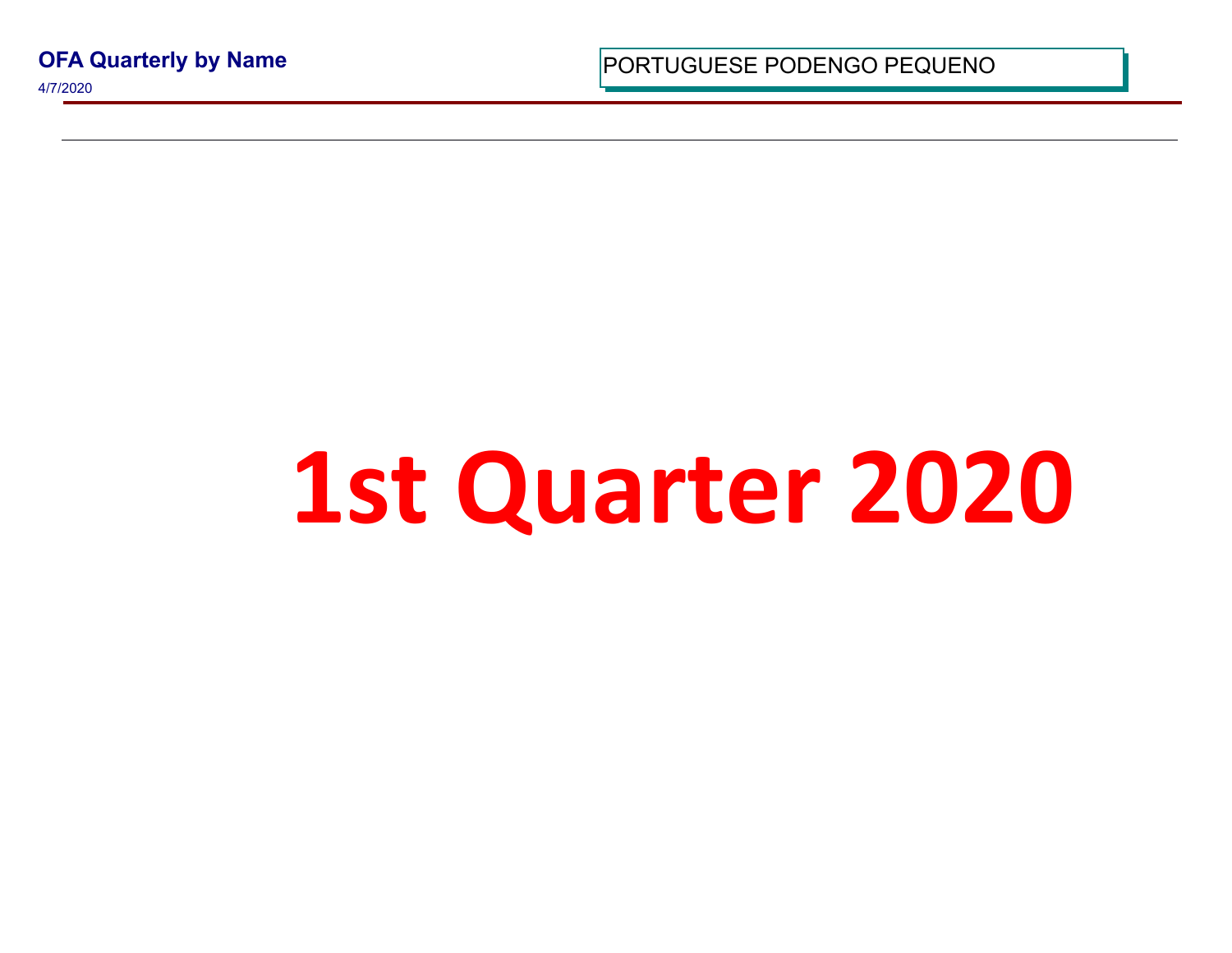4/7/2020